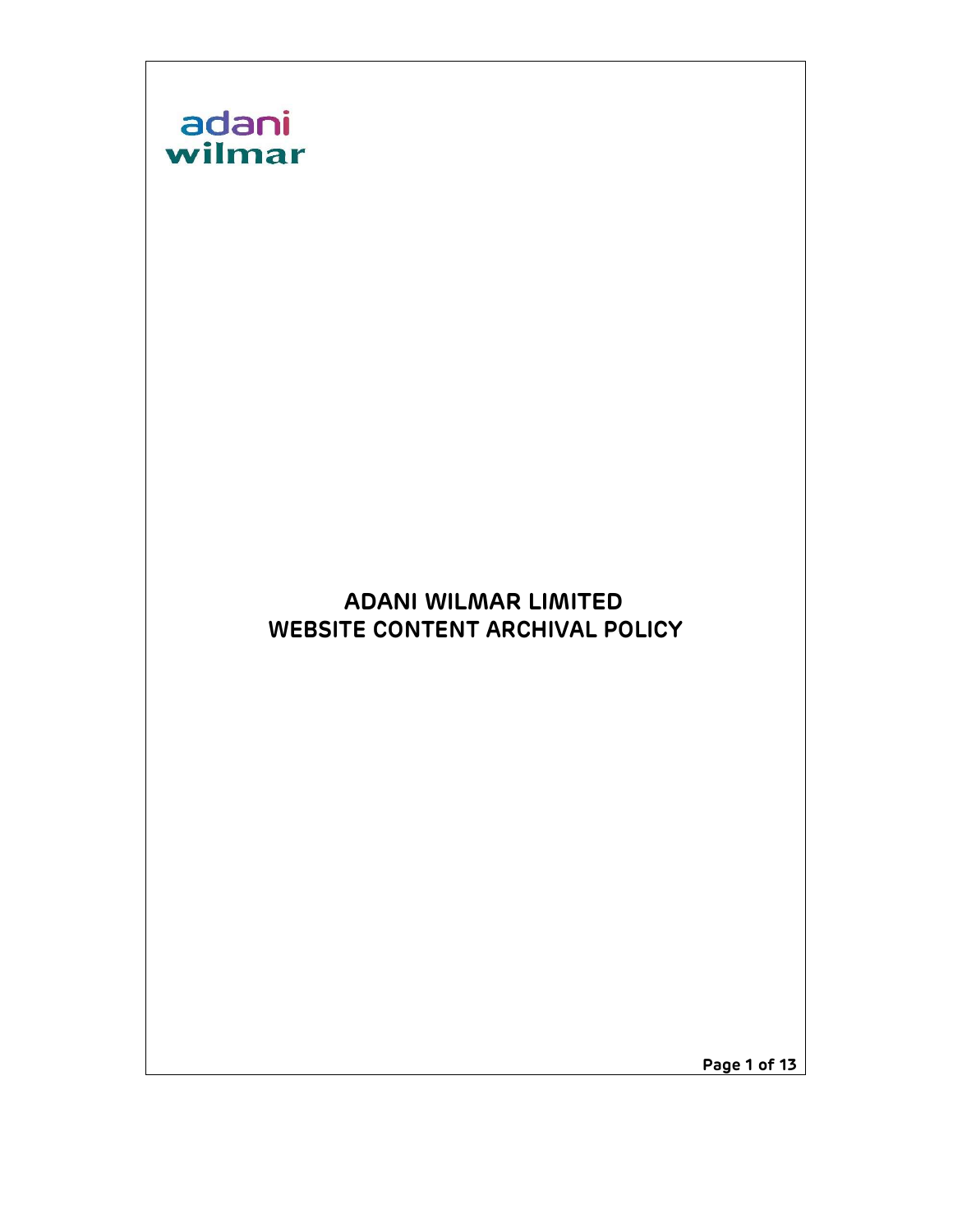

#### WEBSITE CONTENT ARCHIVAL POLICY

#### TABLE OF CONTENTS

| Sr. | <b>Particulars</b> | Page Nos.      |
|-----|--------------------|----------------|
| No. |                    |                |
| 1.  | Preamble           | 3              |
| 2.  | Scope              | 3              |
| 3.  | Objectives         | 3              |
| 4.  | Definitions        | $\overline{4}$ |
| 5.  | Interpretation     | 4              |
| 6.  | Guidelines         | 5              |
| 7.  | Policy             | 5              |
| 8.  | Review             | 5              |
| 9.  | Disclosures        | 6              |
| 10. | Annexure           | $\overline{7}$ |

Page 2 of 13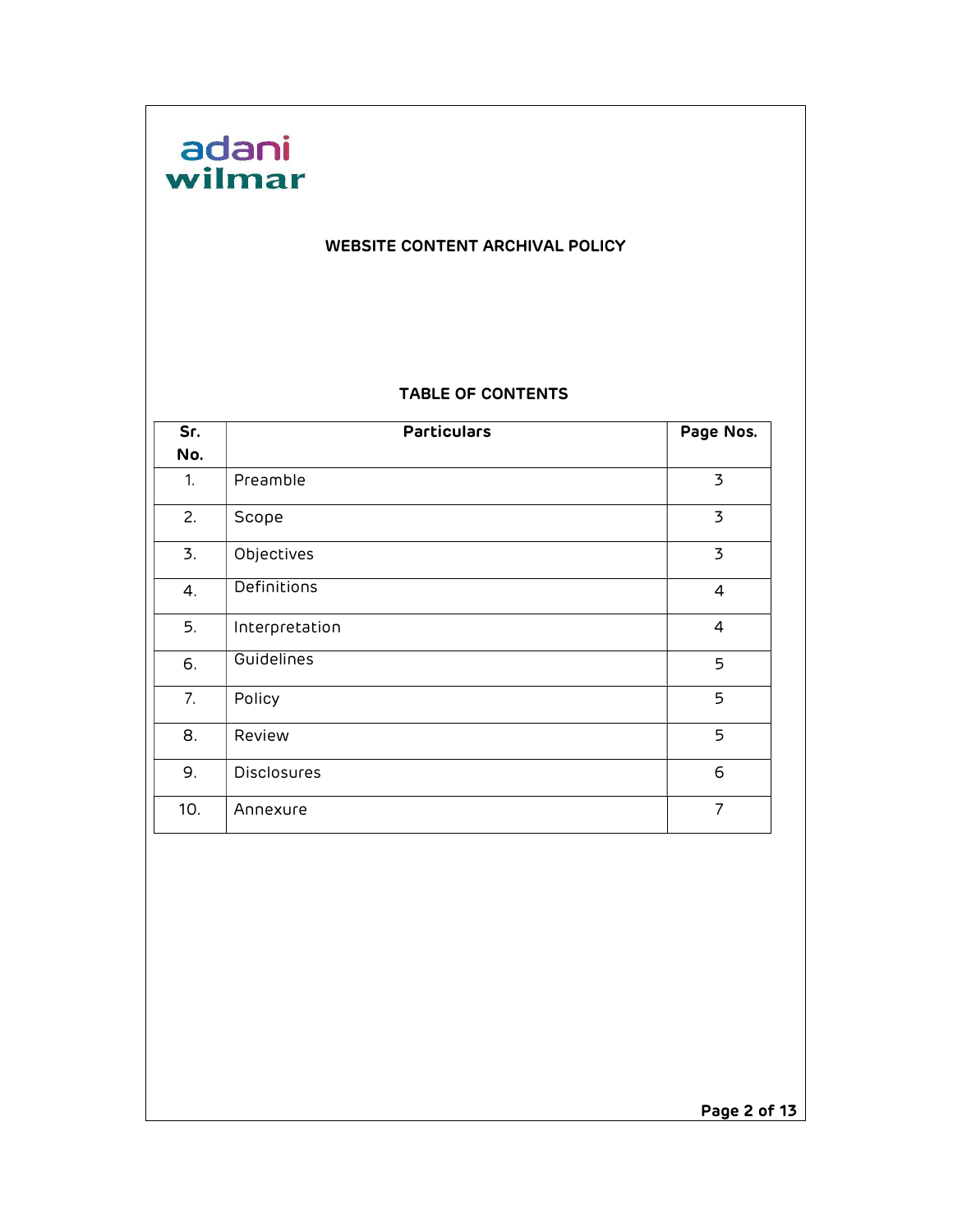#### WEBSITE CONTENT ARCHIVAL POLICY

#### 1. Preamble

Securities and Exchange Board of India has notified Securities and Exchange Board of India (Listing Obligations and Disclosure Requirements) Regulations, 2015. These regulations require every listed Company to disclose on its website all such events or information which has been disclosed to the Stock Exchange(s) and such disclosures shall be hosted on the website of the listed entity for a minimum period of five years and thereafter as per the archival policy of the listed entity, as disclosed on its website.

#### 2. S c o p e

This policy shall govern the disclosure and archival of such contents only which have been disclosed on the website of the Company pursuant to the compliance with the above mentioned Regulations and which are disclosed with stock exchanges. Other contents displayed / hosted on the website shall be out of purview of the Policy and can be archived / deleted as per the requirement of the content and guidance of the company.

#### 3. Objectives of the Policy

The main objective of this policy is to ensure that all the documents, disclosures made to the stock exchanges pursuant to the Regulations are hosted on the website and transferred to the archives folder of the website of the Company after the completion of five years from the date of disclosure or event.

The major objectives of the policy are:

- Identification of Information, documents, events, etc. which are required to be disclosed on the website of the Company.
- Ensuring that all the information is disclosed at the relevant link and there is unanimity in the same every time.
- Ensure that all the information, documents, events disclosed on the website of the Company, unless otherwise specified in the Act, shall remain on the website for the five years from the date of disclosure.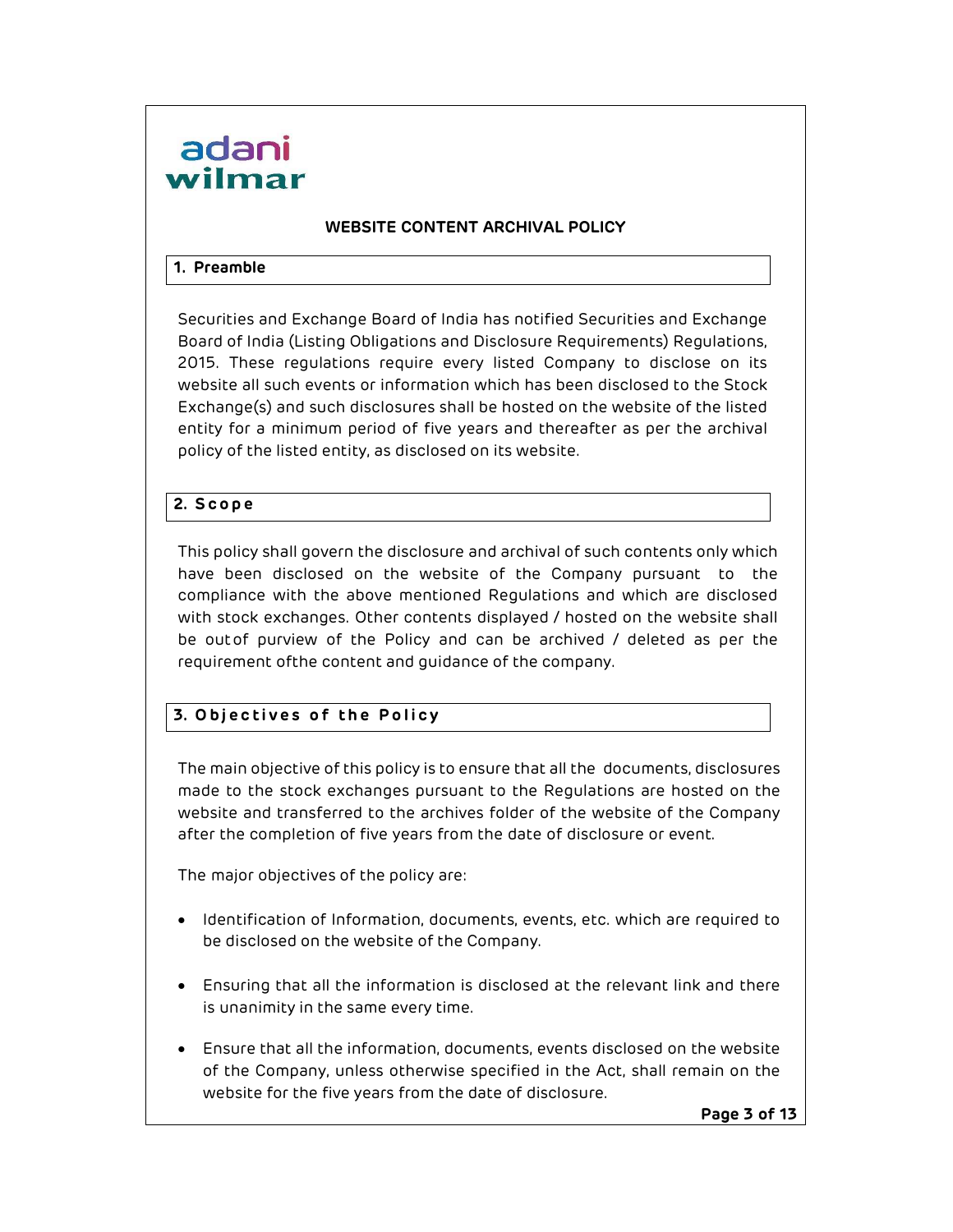- After completion of five years of disclosure of the respective documents, shall be moved to the respective archives folder on the website of the Company.
- Documents which are required to be hosted on the website for a particular period, shall be deleted after the due date, therefore, it shall not be saved to archives folder.
- Certain documents like Policies, Codes of Conduct and other documents which are required to be continuously displayed on the website, shall not be archived.

#### 4. Definitions

- 1. "Act" means the Companies Act, 2013, Rules framed thereunder and any amendments thereto;
- 2. "Regulations" means Securities and Exchange Board of India (Listing Obligations and Disclosure Requirements) Regulations, 2015 and any amendments thereto;
- 3. "Company", "This Company", "The Company", "Company" wherever occur in the policy shall mean "Adani Wilmar Limited".
- 4. "Board of Directors" or "Board", means the collective body of the Directors of the Company;
- 5. "Policy" or "This Policy" means, "Website Content Archival Policy."
- 6. "Website" means website of the Company i.e. www.adaniwilmar.com.

#### 5. Interpretation

Terms that have not been defined in this Policy shall have the same meaning assigned to them in the Companies Act, 2013, Securities and Exchange Board of India (Listing Obligations and Disclosure Requirements) Regulations, 2015, Listing Agreement and/or any other SEBI Regulation(s) as amended from timeto time.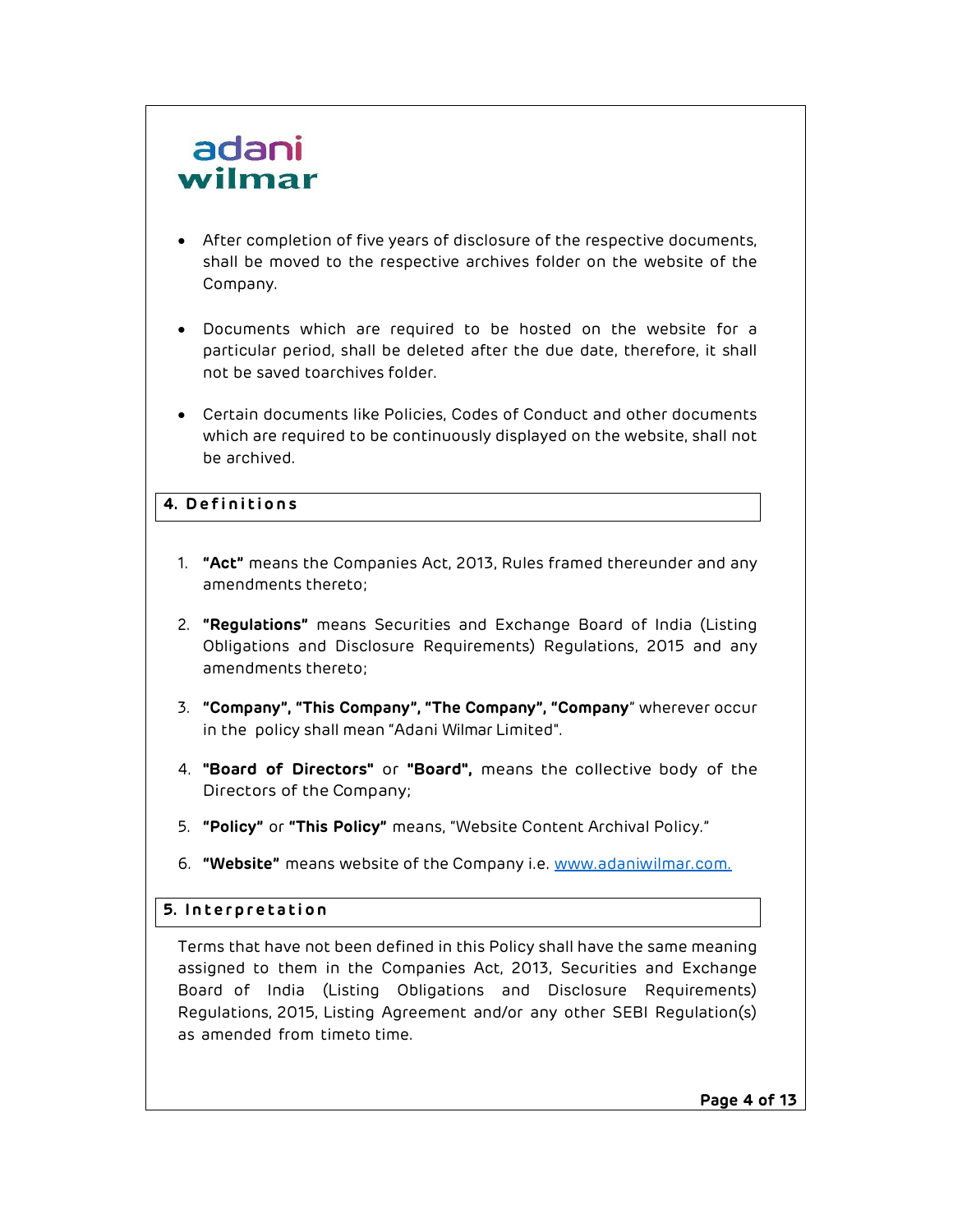#### 6. G u i d e l i n e s

The Company being listed on BSE & NSE ("Stock Exchanges"), regularly sends various information, financial statements, notices and other disclosures, as required under listing agreement to Stock Exchanges where securities of the Company are listed. As required under the Act and the Listing agreement the same are also displayed and hosted on the website of the Company.

Regulation 46 read with Regulation 62 of Regulations requires the listed Companies to maintain a functional website containing basic information about the Company and other prescribed details.

Regulation 30(8) requires the Listed Companies to disclose on its website all such events or information which has been disclosed to stock exchange(s) under this regulation, and such disclosures shall be hosted on the website of the Company for a minimum period of five years and thereafter as per the archival policy of the Company, as disclosed on its website.

#### 7. Policy

The documents, information, disclosures, notices, policies as provided under the Regulations and the Act, which are required to be disclosed on the website, shall be uploaded on the website of the Company. The website of the Company shall be reviewed on regular intervals for ensuring that all the above mentioned disclosures are available on the website of the Company as required.

These disclosures, unless otherwise mentioned in the Act itself, shall be hosted on the website for the specified period and thereafter shall be moved/transferred to archives folders under the respective heads / sub-folders, in a way so that these can be searched easily as and when required by any person. The documents/disclosures shall be kept in the archive folders till such time as may be required by law.

Detailed list of information to be uploaded and updated on website of the Company is enclosed as Annexure forming part of this policy.

#### 8. Policy Review

This policy shall be reviewed from time to time so that the policy remains compliant with applicable legal requirements.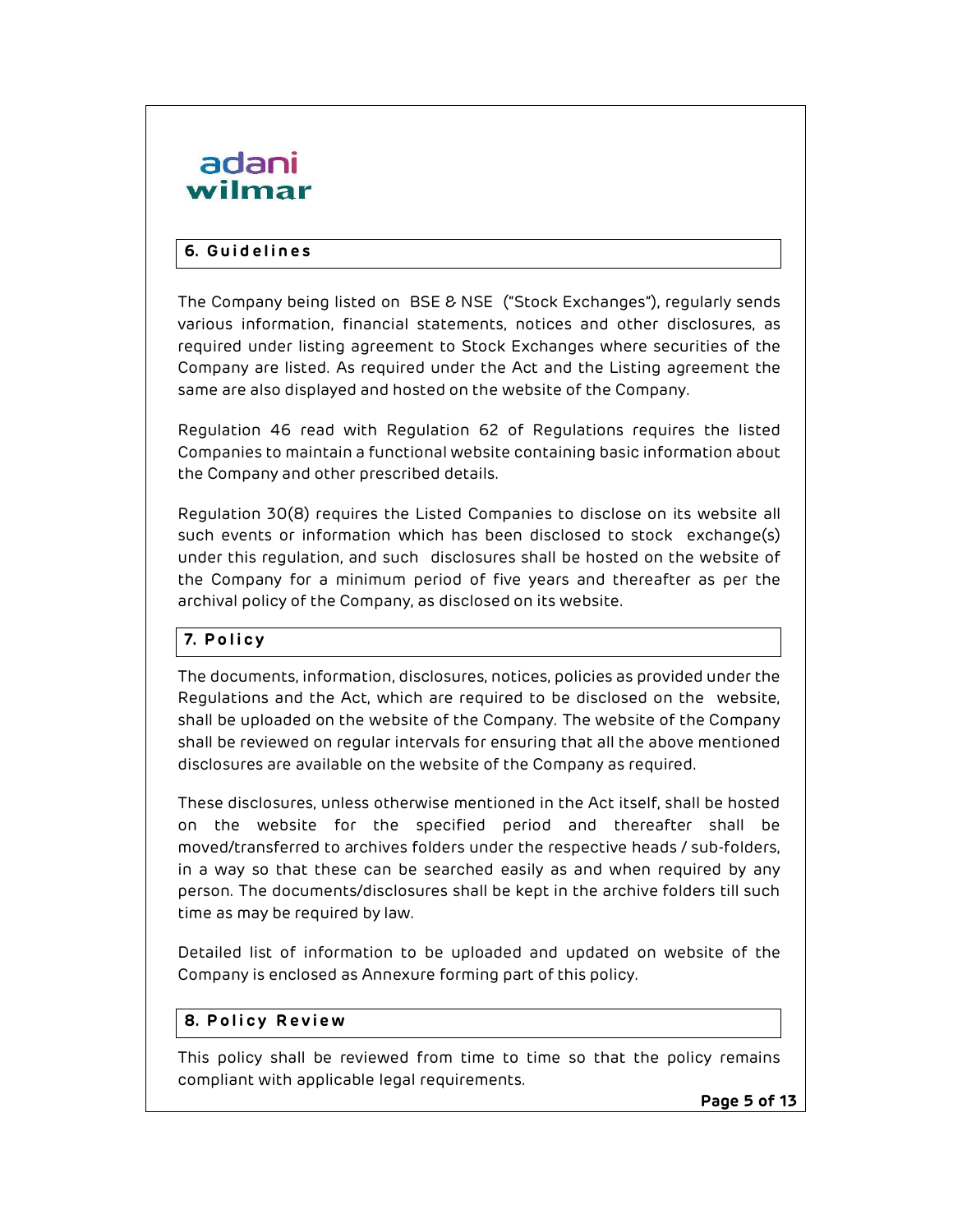# adani<br>wilmar

The Company Secretary will keep the policy updated as per applicable statutory guidelines.

#### 9. Disclosures

The updated policy shall be continuously hosted on the website of the Company.

Page 6 of 13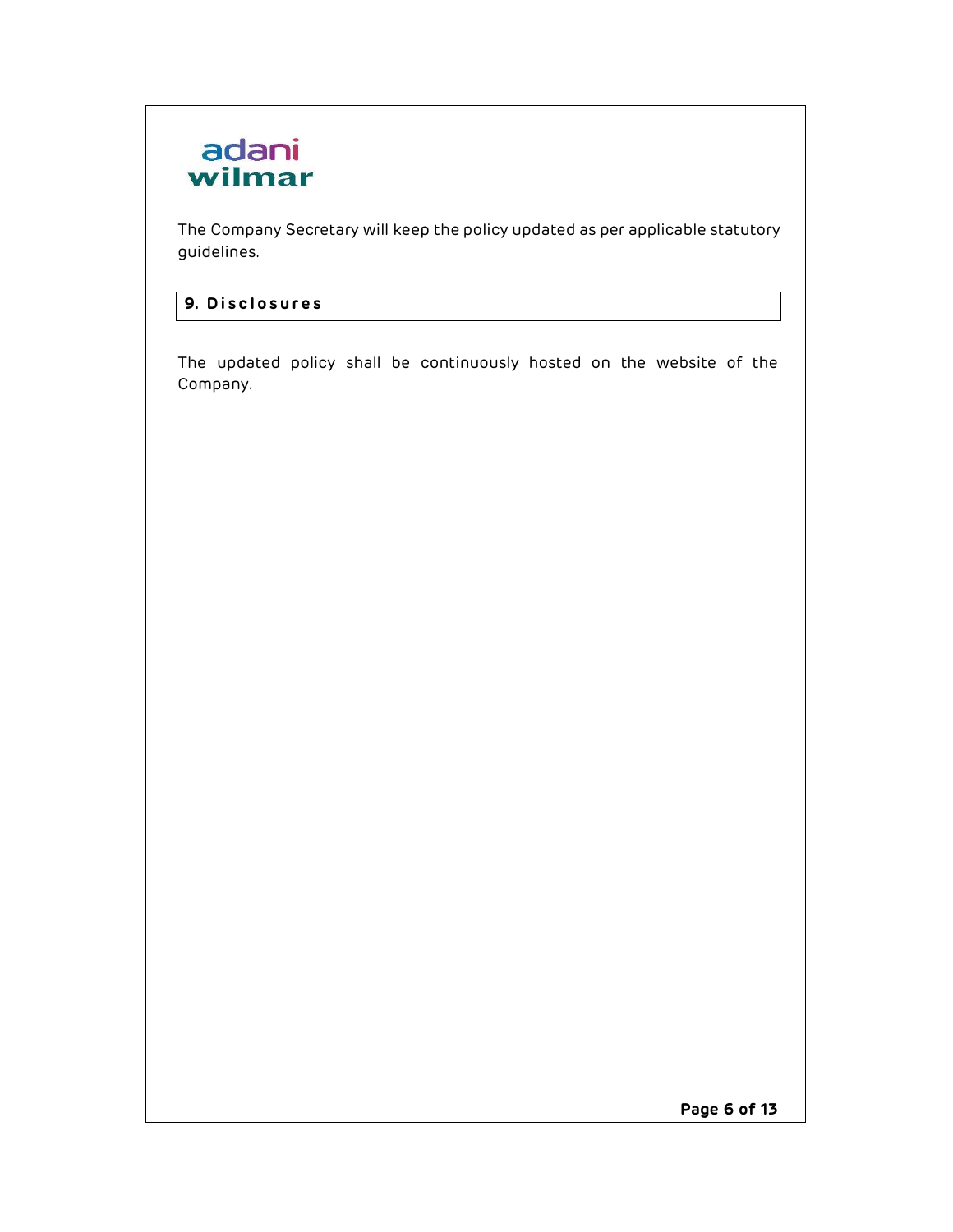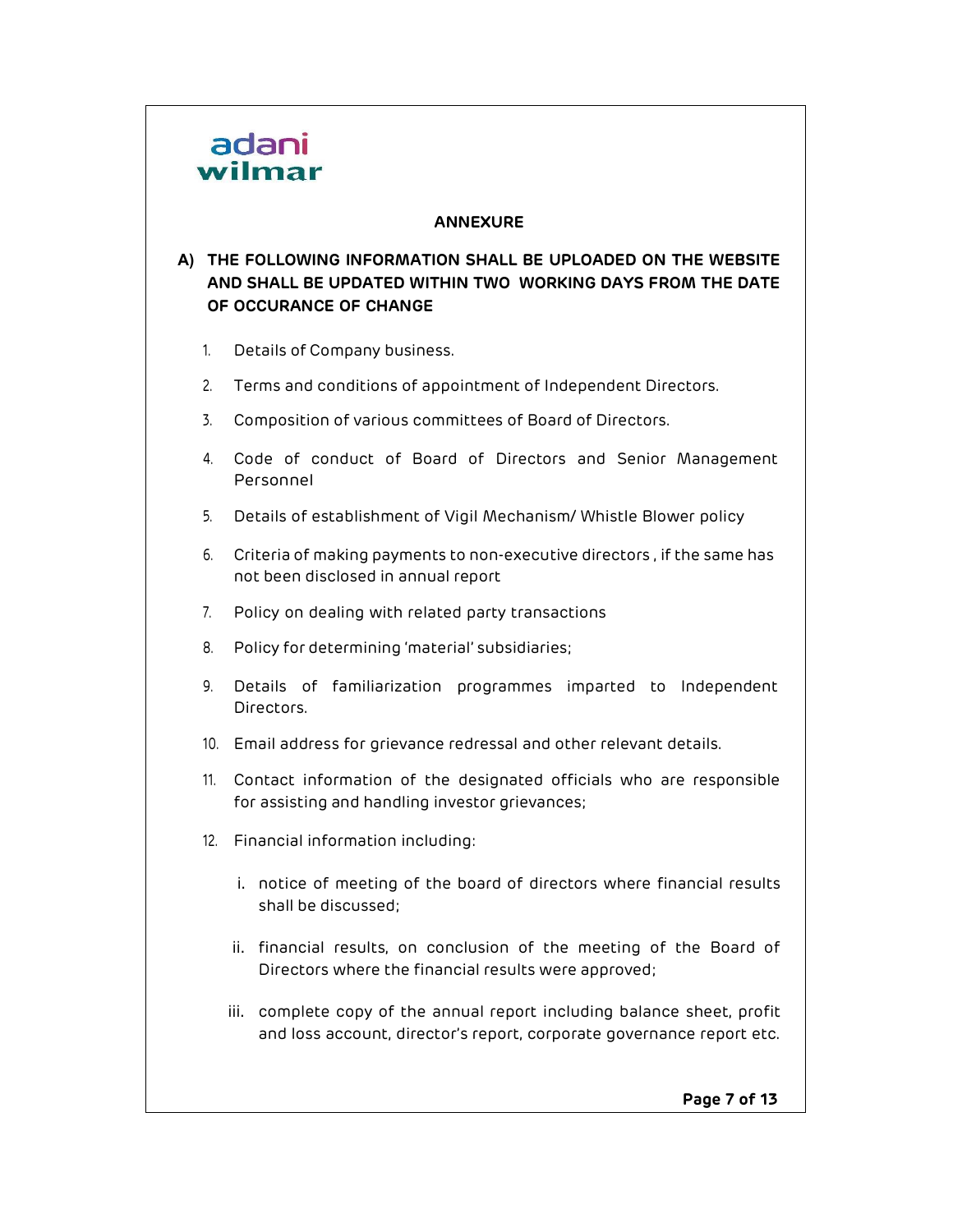- 13. Shareholding pattern.
- 14. Details of agreements entered into with the media companies and/or their associates, etc.
- 15. Schedule of analyst or institutional investor meet and presentations made to analysts or institutional investors simultaneously with submission to stock exchange.
- 16. Audio or video recordings and transcripts of post earnings/quarterly calls, by whatever name called, conducted physically or through digital means, simultaneously with submission to the recognized stock exchanges in the manner as specified in Regulation 46 (2) (oa).
- 17. New name and the old name of the Company, for a continuous period of one year, from the date of the last name change, if applicable.
- 18. Items in sub-regulation (1) of regulation 47.
- 19. All credit ratings obtained by the entity for all its outstanding instruments, updated immediately as and when there is any revision in any of the ratings.
- 20. Separate audited financial statements of each subsidiary of the listed entity in respect of a relevant financial year, uploaded at least 21 days prior to the date of the annual general meeting which has been called to inter alia consider accounts of that financial year.
- 21. Secretarial compliance report aps per sub-regulation (2) of regulation 24A.
- 22. Disclosure of the policy for determination of materiality of events or information required under clause (ii), sub regulation (4) of regulation 30.
- 23. Disclosure of contact details of key managerial personnel who are authorised for the purpose of determining materiality of an event or information and for the purpose of making disclosure to stock exchanges as required under sub regulation (5) of regulation 30.
- 24. Disclosure under sub-regulation (8) of regulation 30.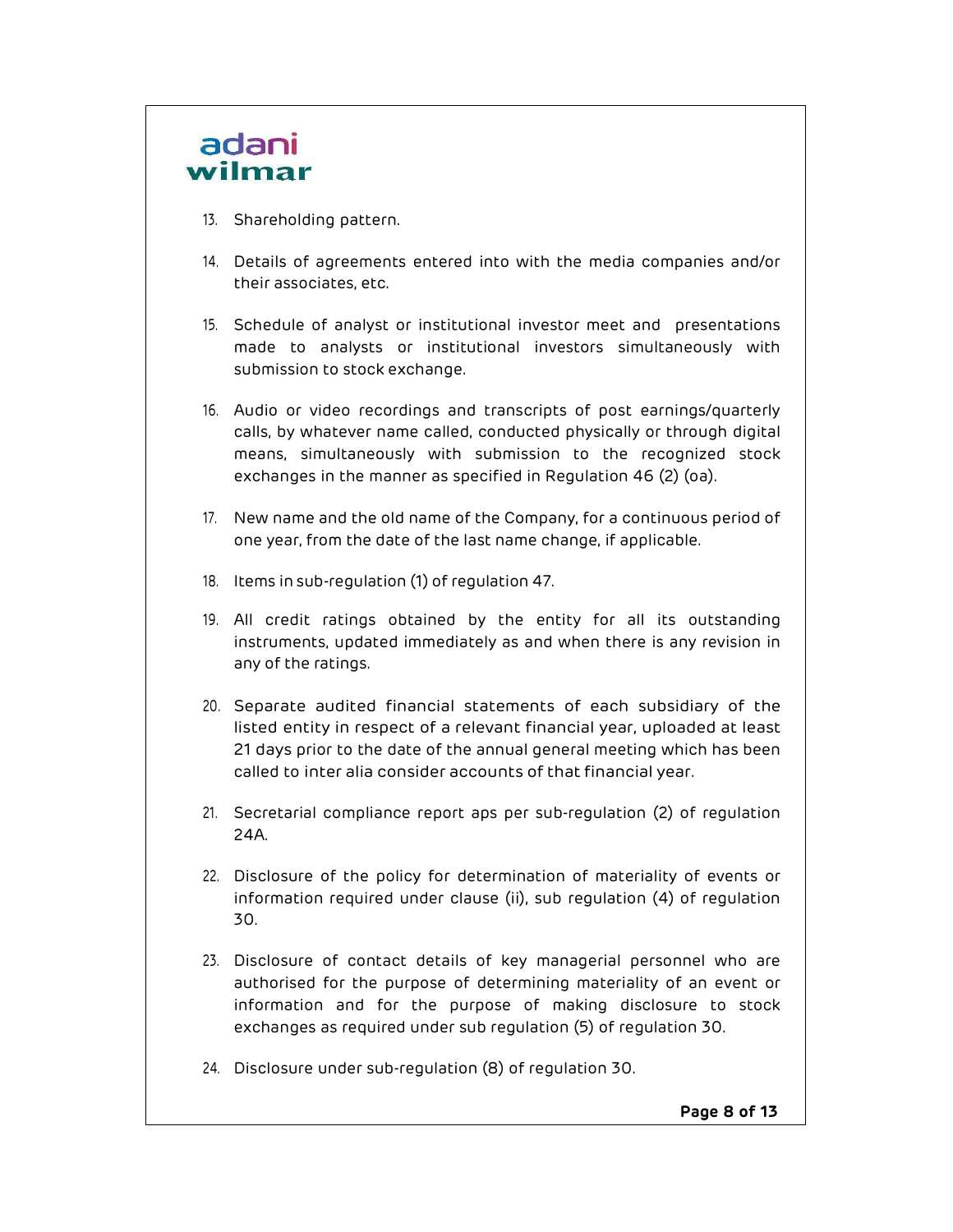- 25. Statements of deviation(s) or variation(s) as specified in Regulation 32
- 26. Dividend distribution policy.
- 27. Annual Return as per Section 92 of the Companies Act, 2013 and rules made thereunder.

B) THE FOLLOWING INFORMATION SHALL BE UPLOADED ON THE WEBSITE AS SOON AS IT IS DISCLOSED TO STOCK EXCHANGES AND SHALL BE ARCHIVED AFTER A PERIOD OF FIVE YEARS:

1. Acquisition(s) (including agreement to acquire), Scheme of Arrangement (amalgamation/ merger/ demerger/restructuring), or sale or disposal of any unit(s), division(s) or subsidiary of the listed entity or any other restructuring.

Explanation.- For the purpose of this sub-para, the word 'acquisition' shall mean,-

(a) acquiring control, whether directly or indirectly; or,

(b) acquiring or agreeing to acquire shares or voting rights in, a company, whether directly or indirectly, such that

(i) the listed entity holds shares or voting rights aggregating to five per cent or more of the shares or voting rights in the said company, or;

(ii) there has been a change in holding from the last disclosure made under sub-clause (i) of clause (b) of the Explanation to this sub- para and such change exceeds two percent of the total shareholding or voting rights in the said company.

- 2. Issuance or forfeiture of securities, split or consolidation of shares, buyback of securities, any restriction on transferability of securities or alteration in terms or structure of existing securities including forfeiture, reissue of forfeited securities, alteration of calls, redemption of securities etc.
- 3. Revision in Rating(s).

Page 9 of 13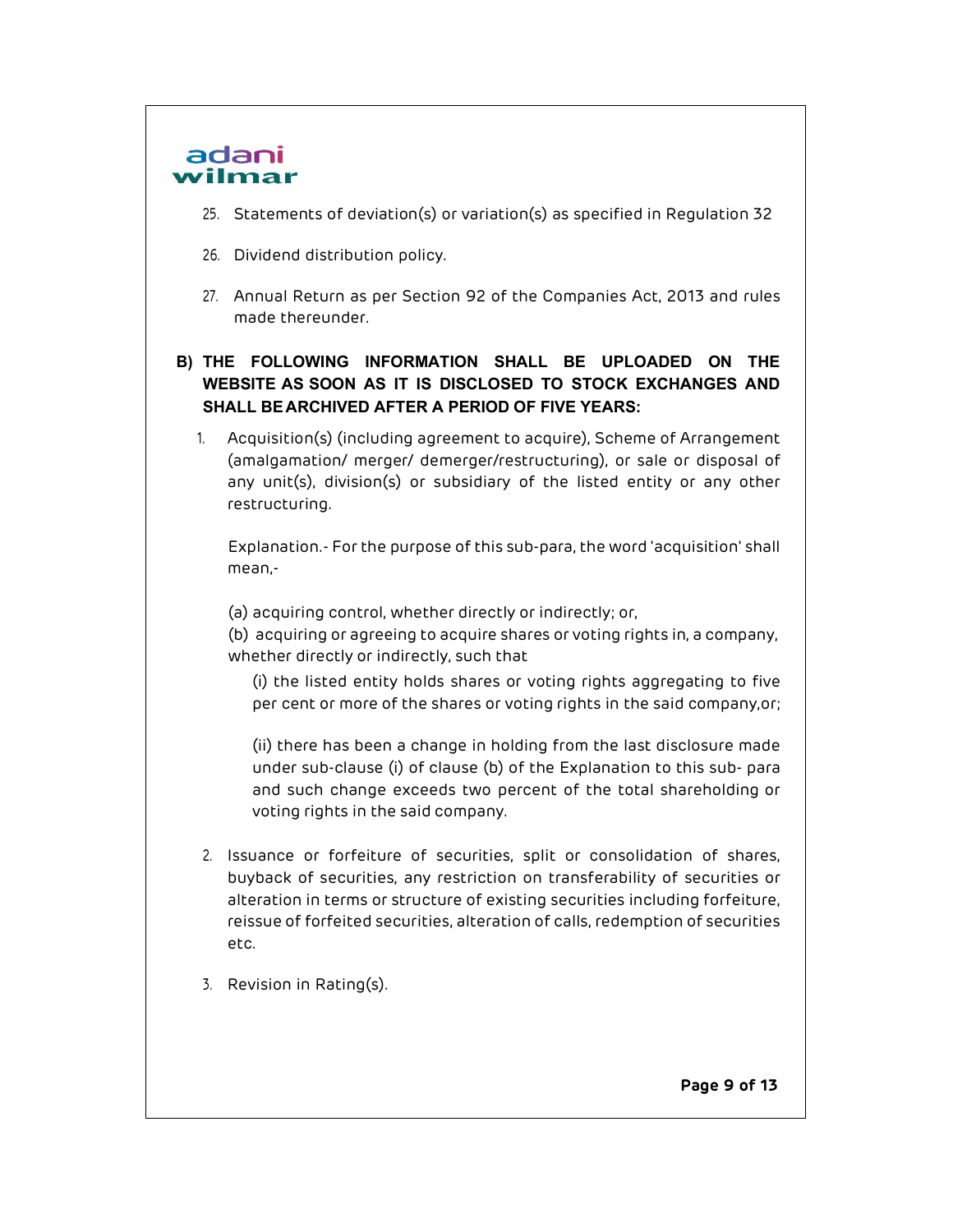- 4. Outcome of Meetings of the board of directors: The listed entity shall disclose to the Exchange(s), within 30 minutes of the closure of the meeting, held to consider the following:
	- a. dividends and/or cash bonuses recommended or declared or the decision to pass any dividend and the date on which dividend shall be paid/dispatched;
	- b. any cancellation of dividend with reasons thereof;
	- c. the decision on buyback of securities;
	- d. the decision with respect to fund raising proposed to be undertaken.
	- e. increase in capital by issue of bonus shares through capitalization including the date on which such bonus shares shall be credited/dispatched;
	- f. reissue of forfeited shares or securities, or the issue of shares or securities held in reserve for future issue or the creation in any form or manner of new shares or securities or any other rights, privileges or benefits to subscribe to;
	- g. short particulars of any other alterations of capital, including calls;
	- h. financial results;
	- i. decision on voluntary delisting by the listed entity from stock exchange(s).
- 5. Agreements (viz. shareholder agreement(s), joint venture agreement(s), family settlement agreement(s) (to the extent that it impacts management and control of the listed entity), agreement(s)/treaty(ies)/contract(s) with media companies) which are binding and not in normal course of business, revision(s) or amendment(s) and termination(s) thereof.
- 6. Fraud/defaults by promoter or key managerial personnel or by listed entity or arrest of key managerial personnel or promoter.

Page 10 of 13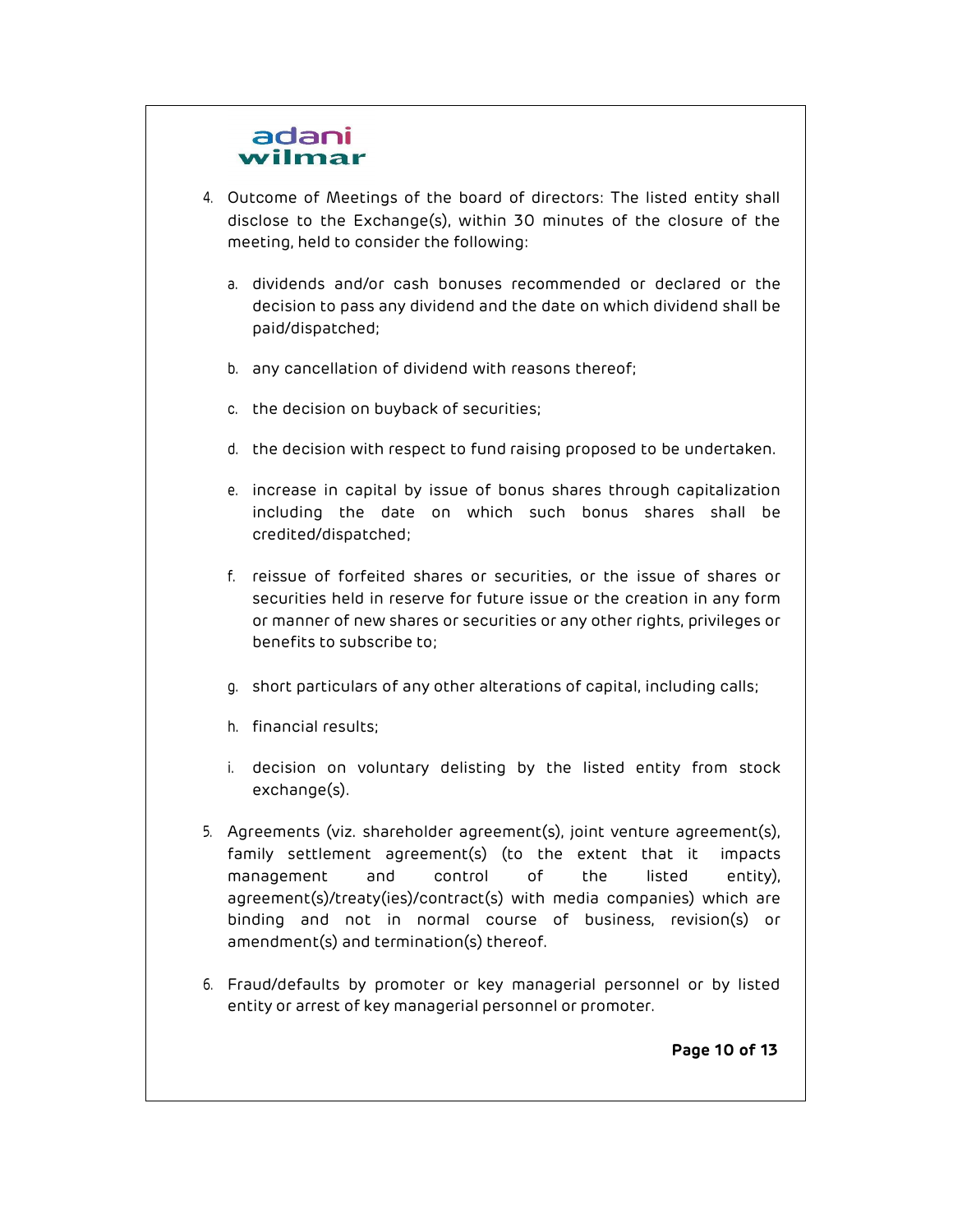- 7. Change in directors, key managerial personnel (Managing Director, Chief Executive Officer, Chief Financial Officer, Company Secretary etc.), Auditor and Compliance Officer.
- 8. In case of resignation of the auditor of the listed entity, detailed reasons for resignation of auditor, as given by the said auditor, shall be disclosed by the listed entities to the stock exchanges as soon as possible but not later than twenty four hours of receipt of such reasons from the auditor.
- 9. Resignation of Independent Director including reasons for resignation: In case of resignation of an independent director of the listed entity, within seven days from the date of resignation, the following disclosures shall be made to the stock exchanges by the listed entities:
	- i. Detailed reasons for the resignation of independent directors as given by the said director shall be disclosed by the listed entities to the stock exchanges.
	- ii. The independent director shall, along with the detailed reasons, also provide a confirmation that there is no other material reasons other than those provided.
	- iii. The confirmation as provided by the independent director above shall also be disclosed by the listed entities to the stock exchanges along with the detailed reasons as specified in sub-clause (i) above.
- 10. Appointment or discontinuation of share transfer agent.
- 11. Resolution plan/Restructuring in relation to loans/borrowings from banks/financial institutions including details as specified in Schedule III Part A of the Regulations.
- 12. One time settlement with a bank.
- 13. Reference to BIFR and winding-up petition filed by any party / creditors.
- 14. Issuance of Notices, call letters, resolutions and circulars sent to shareholders, debenture holders or creditors or any class of them or advertised in the media by the listed entity.
- 15. Proceedings of Annual and extraordinary general meetings of the listed entity.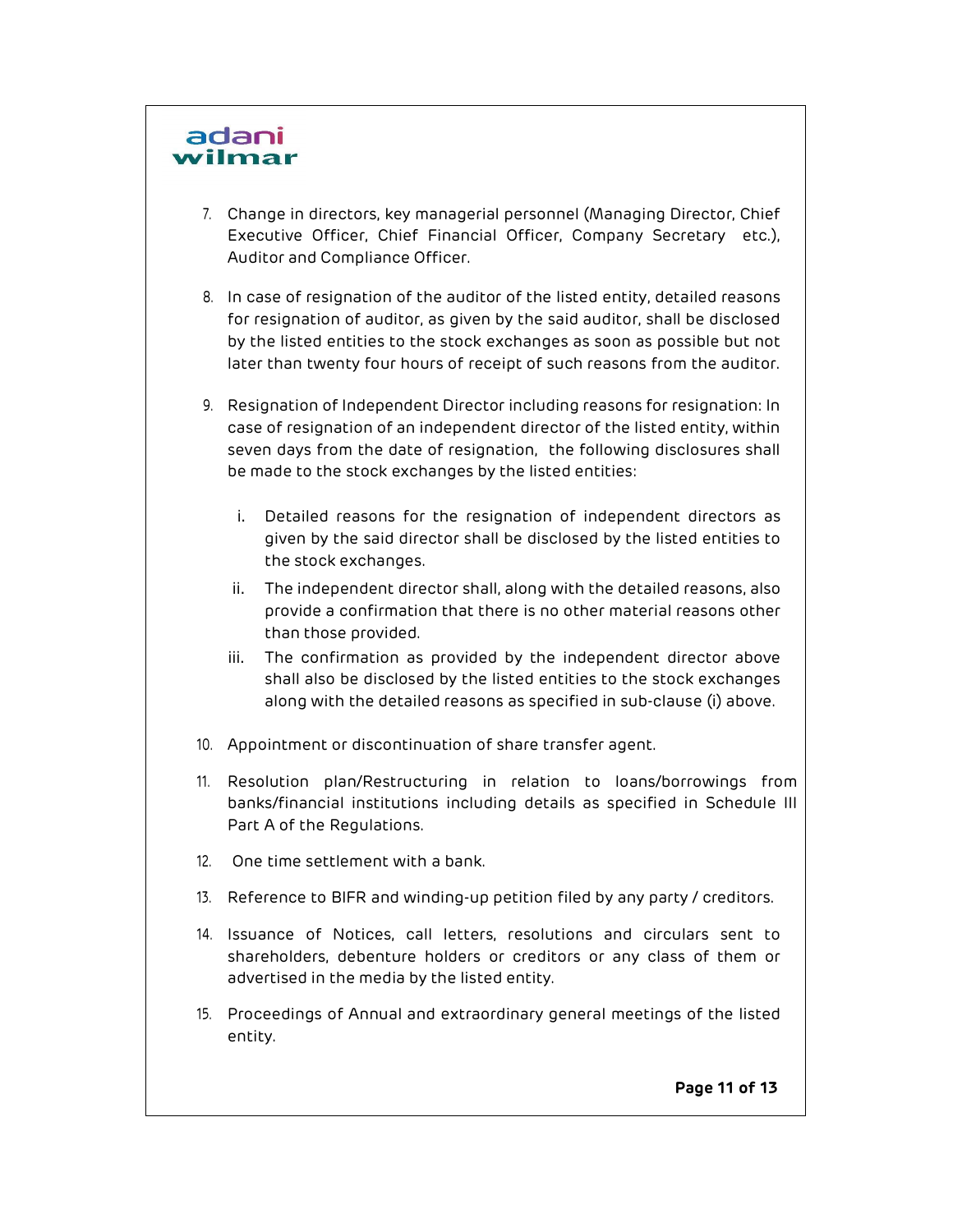- 16. Amendments to memorandum and articles of association of listed entity, in brief.
- 17. Schedule of Analyst or institutional investor meet and presentations on financial results made by the listed entity to analysts or institutional investors;
- 18. The following events in relation to the corporate insolvency resolution process (CIRP) of a listed corporate debtor under the Insolvency Code:
	- a) Filing of application by the corporate applicant for initiation of CIRP, also specifying the amount of default;
	- b) Filing of application by financial creditors for initiation of CIRP against the corporate debtor, also specifying the amount of default;
	- c) Admission of application by the Tribunal, along with amount of default or rejection or withdrawal, as applicable ;
	- d) Public announcement made pursuant to order passed by the Tribunal under section 13 of Insolvency Code;
	- e) List of creditors as required to be displayed by the corporate debtor under regulation 13(2)(c) of the IBBI (Insolvency Resolution Process for Corporate Persons) Regulations, 2016;
	- f) Appointment/ Replacement of the Resolution Professional;
	- g) Prior or post-facto intimation of the meetings of Committee of Creditors;
	- h) Brief particulars of invitation of resolution plans under section 25(2)(h) of Insolvency Code in the Form specified under regulation 36A(5) of the IBBI (Insolvency Resolution Process for Corporate Persons) Regulations, 2016;
	- i) Number of resolution plans received by Resolution Professional;
	- j) Filing of resolution plan with the Tribunal;
	- k) Approval of resolution plan by the Tribunal or rejection, if applicable;

l) Specific features and details of the resolution plan as approved by the Adjudicating Authority under the Insolvency Code, not involving commercial secrets including various details;

m) Any other material information not involving commercial secrets

- 19. Commencement or any postponement in the date of commencement of commercial production or commercial operations of any unit/division.
- 20. Material Change in the general character or nature of business brought about by arrangements for strategic, technical, manufacturing, or marketing tie-up, adoption of new lines of business or closure of operations of any unit/division (entirety or piecemeal).